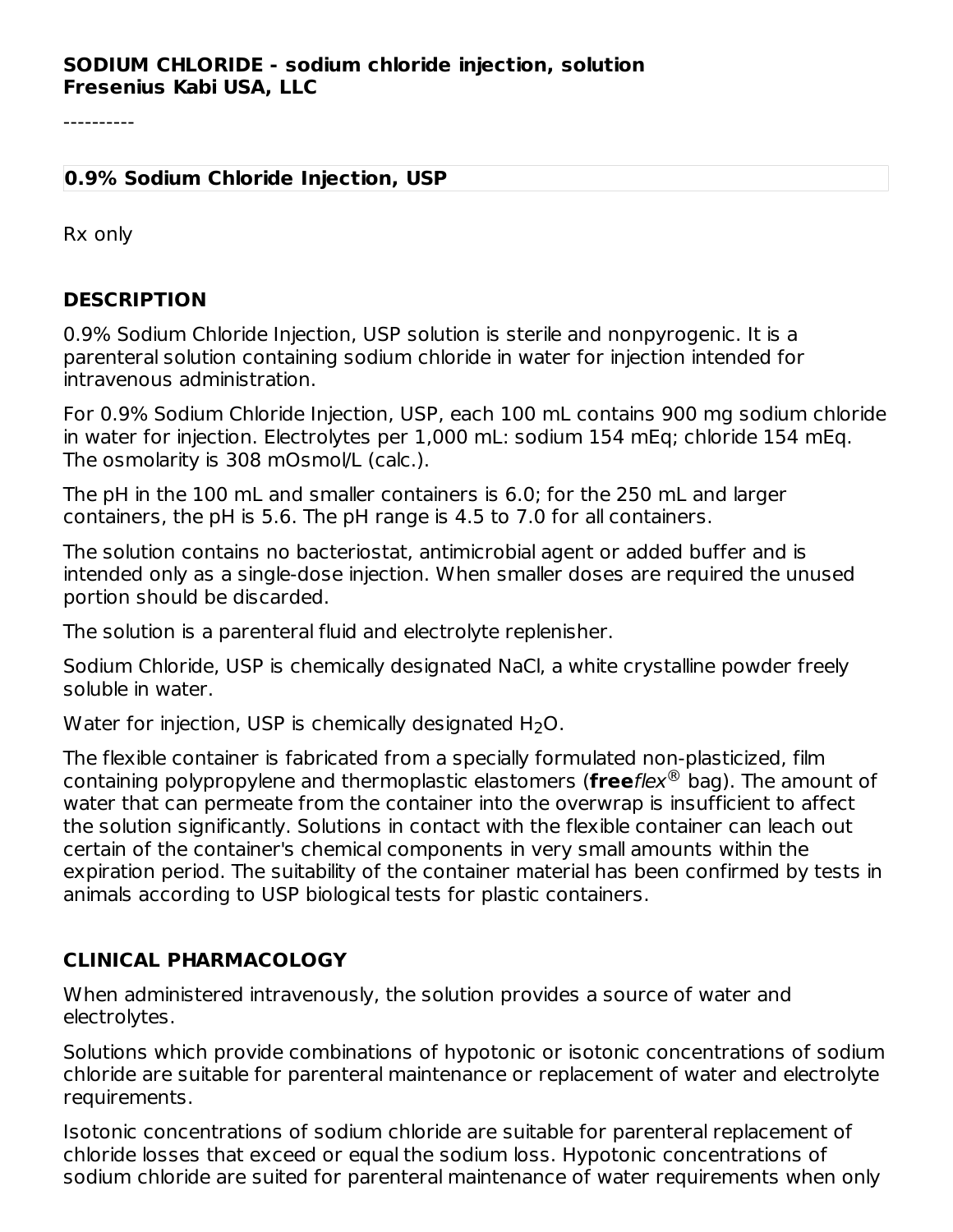small quantities of salt are desired. A hypertonic concentration of sodium chloride may be used to repair severe salt depletion syndrome.

Sodium chloride in water dissociates to provide sodium ( $\text{Na}^+$ ) and chloride (Cl-) ions. Sodium (Na<sup>+</sup>) is the principal cation of the extracellular fluid and plays a large part in the therapy of fluid and electrolyte disturbances. Chloride (Cl-) has an integral role in buffering action when oxygen and carbon dioxide exchange occurs in the red blood cells. The distribution and excretion of sodium ( $Na<sup>+</sup>$ ) and chloride (Cl-) are largely under the control of the kidney which maintains a balance between intake and output.

Water is an essential constituent of all body tissues and accounts for approximately 70% of total body weight. Average normal adult daily requirements range from two to three liters (1.0 to 1.5 liters each for insensible water loss by perspiration and urine production).

Water balance is maintained by various regulatory mechanisms. Water distribution depends primarily on the concentration of electrolytes in the body compartments and sodium (Na $^+$ ) plays a major role in maintaining physiologic equilibrium.

## **INDICATIONS AND USAGE**

Intravenous solutions containing sodium chloride are indicated for parenteral replenishment of fluid and sodium chloride as required by the clinical condition of the patient.

## **CONTRAINDICATIONS**

None known.

## **WARNINGS**

Sodium Chloride Injection, USP should be used with great care, if at all, in patients with congestive heart failure, severe renal insufficiency and in clinical states in which there exists edema with sodium retention.

The intravenous administration of Sodium Chloride Injection, USP can cause fluid and/or solute overloading resulting in dilution of serum electrolyte concentrations, overhydration, congested states or pulmonary edema.

The risk of dilutive states is inversely proportional to the electrolyte concentration of the injections. The risk of solute overload causing congested states with peripheral and pulmonary edema is directly proportional to the electrolyte concentrations of the injections.

In patients with diminished renal function, administration of Sodium Chloride Injection, USP may result in sodium retention.

#### **PRECAUTIONS**

**General**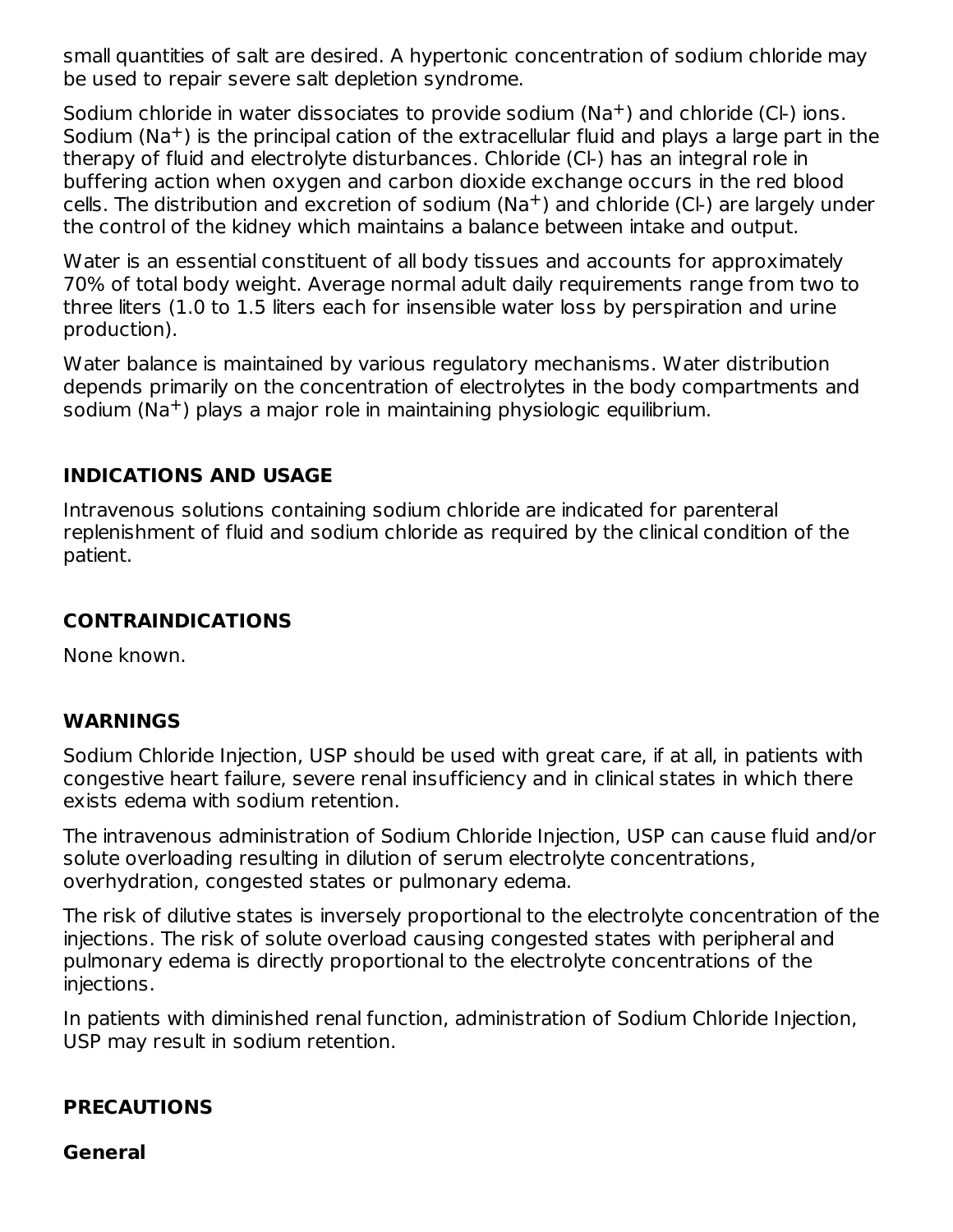Do not use plastic containers in series connections. Such use could result in air embolism due to residual air being drawn from the primary container before administration of the fluid from the secondary container is completed.

Pressurizing intravenous solutions contained in flexible plastic containers to increase flow rates can result in air embolism if the residual air in the container is not fully evacuated prior to administration.

Use of a vented intravenous administration set with the vent in the open position could result in air embolism. Vented intravenous administration sets with the vent in the open position should not be used with flexible plastic containers.

## **Laboratory Tests**

Clinical evaluation and periodic laboratory determinations are necessary to monitor changes in fluid balance, electrolyte concentrations and acid-base balance during prolonged parenteral therapy or whenever the condition of the patient warrants such evaluation.

## **DRUG INTERACTIONS**

Caution must be exercised in the administration of Sodium Chloride Injection, USP to patients receiving corticosteroids or corticotropin.

## **Carcinogenesis, Mutagenesis, Impairment of Fertility**

Studies have not been performed with Sodium Chloride Injection, USP to evaluate the potential for carcinogenesis, mutagenesis or impairment of fertility.

## **Pregnancy:**

## Teratogenic Effects

Animal reproduction studies have not been conducted with Sodium Chloride Injection, USP. It is also not known whether Sodium Chloride Injection, USP can cause fetal harm when administered to a pregnant woman or can affect reproduction capacity. Sodium Chloride Injection, USP should be given to a pregnant woman only if clearly needed.

## **Labor and Delivery**

Studies have not been conducted to evaluate the effects of Sodium Chloride Injection, USP on labor and delivery. Caution should be exercised when administering this drug during labor and delivery.

## **Nursing Mothers**

It is not known whether this drug is excreted in human milk. Because many drugs are excreted in human milk, caution should be exercised when Sodium Chloride Injection, USP is administered to a nursing mother.

## **Pediatric Use**

The use of Sodium Chloride Injection, USP in pediatric patients is based on clinical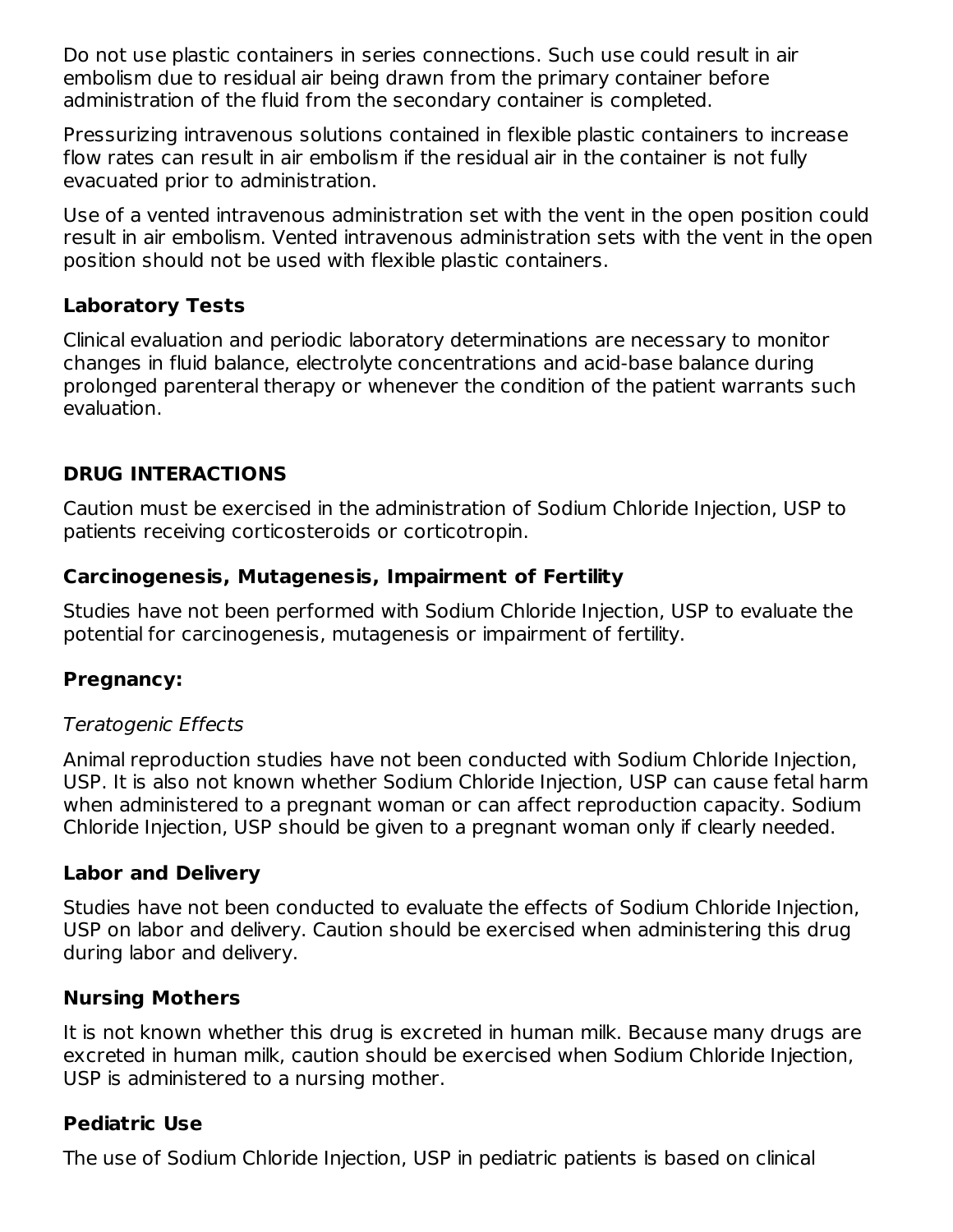practice.

Plasma electrolyte concentrations should be closely monitored in the pediatric population as this population may have impaired ability to regulate fluids and electrolytes.

## **Geriatric Use**

Clinical studies of Sodium Chloride Injection, USP did not include sufficient numbers of subjects aged 65 and over to determine whether they respond differently from younger subjects. Other reported clinical experience has not identified differences in responses between elderly and younger patients. In general, dose selection for an elderly patient should be cautious, usually starting at the low end of the dosing range, reflecting the greater frequency of decreased hepatic, renal, or cardiac function, and of concomitant disease or drug therapy.

This drug is known to be substantially excreted by the kidney, and the risk of toxic reactions to this drug may be greater in patients with impaired renal function. Because elderly patients are more likely to have decreased renal function, care should be taken in dose selection, and it may be useful to monitor renal function.

Do not administer unless solution is clear and container is undamaged. Discard unused portion.

## **ADVERSE REACTIONS**

Reactions which may occur because of the solution or the technique of administration include febrile response, infection at the site of injection, venous thrombosis or phlebitis extending from the site of injection, extravasation and hypervolemia.

If an adverse reaction does occur, discontinue the infusion, evaluate the patient, institute appropriate therapeutic countermeasures and save the remainder of the fluid for examination if deemed necessary.

## **OVERDOSAGE**

In the event of overhydration or solute overload, re-evaluate the patient and institute appropriate corrective measures (see **WARNINGS, PRECAUTIONS,** and **ADVERSE REACTIONS**).

## **DOSAGE AND ADMINISTRATION**

The dose is dependent upon the age, weight and clinical condition of the patient.

Additives may be incompatible. Consult with pharmacist, if available. When introducing additives, use aseptic technique, mix thoroughly and do not store.

Parenteral drug products should be inspected visually for particulate matter and discoloration prior to administration, whenever solution and container permit (see **PRECAUTIONS**).

## **INSTRUCTIONS FOR USE**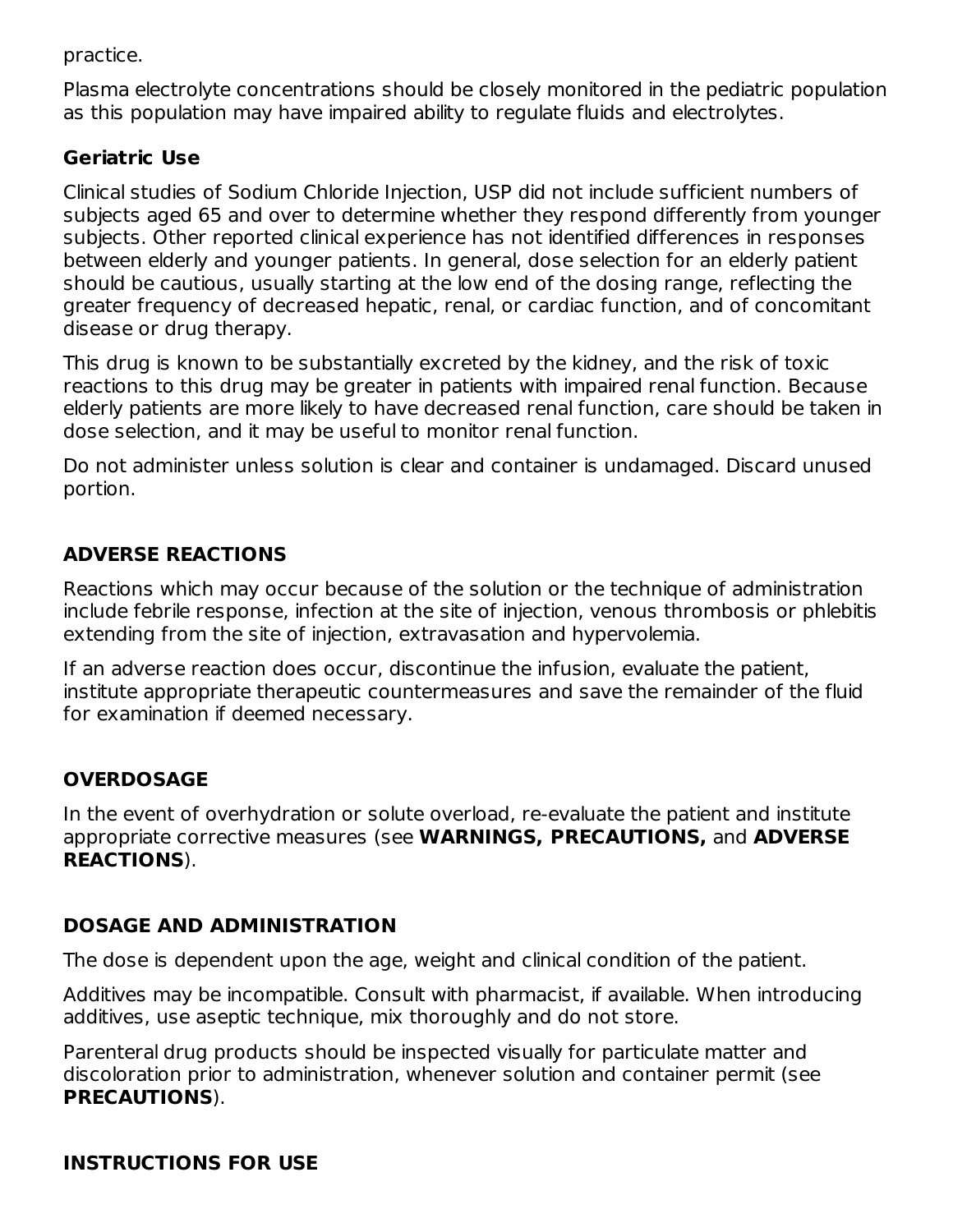Check flexible container solution composition, lot number, and expiry date.

Do not remove solution container from its overwrap until immediately before use.

Use sterile equipment and aseptic technique.

## **To Open**

- 1. Turn solution container over so that the text is face down. Using the pre-cut corner tabs, peel open the overwrap and remove solution container.
- 2. Check the solution container for leaks by squeezing firmly. If leaks are found, or if the seal is not intact, discard the solution.
- 3. Do not use if the solution is cloudy or a precipitate is present.

# **To Add Medication**

- 1. Identify WHITE Additive Port with arrow pointing toward container.
- 2. Immediately before injecting additives, break off WHITE Additive Port Cap with the arrow pointing toward container.
- 3. Hold base of WHITE Additive Port horizontally.
- 4. Insert needle horizontally through the center of WHITE Additive Port's septum and inject additives.
- 5. Mix container contents thoroughly.

# **Preparation for Administration**

- 1. Immediately before inserting the infusion set, break off BLUE Infusion Port Cap with the arrow pointing away from container.
- 2. Use a non-vented infusion set or close the air-inlet on a vented set.
- 3. Close the roller clamp of the infusion set.
- 4. Hold the base of BLUE Infusion Port.
- 5. Insert spike through BLUE Infusion Port by rotating wrist slightly until the spike is inserted.

**NOTE:** See full directions accompanying administration set.

# **WARNING: Do not use flexible container in series connections.**

## **HOW SUPPLIED**

0.9% Sodium Chloride Injection, USP is supplied in single-dose flexible plastic container as follows:

| <b>Product Code</b> | <b>Unit of Sale</b>           | <b>Strength</b>   | Each                                                            |
|---------------------|-------------------------------|-------------------|-----------------------------------------------------------------|
| 6B1285              | 65219-432-85<br>Package of 20 | $0.9\%$ (9 mg/mL) | 65219-432-20<br>500 mL in a 500 mL<br>freeflex <sup>®</sup> bag |

Store at 20° to 25°C (68° to 77°F) [see USP Controlled Room Temperature]. Protect from freezing. The container closure is not made with natural rubber latex. Non-PVC, Non-DEHP, Sterile.

Manufactured for: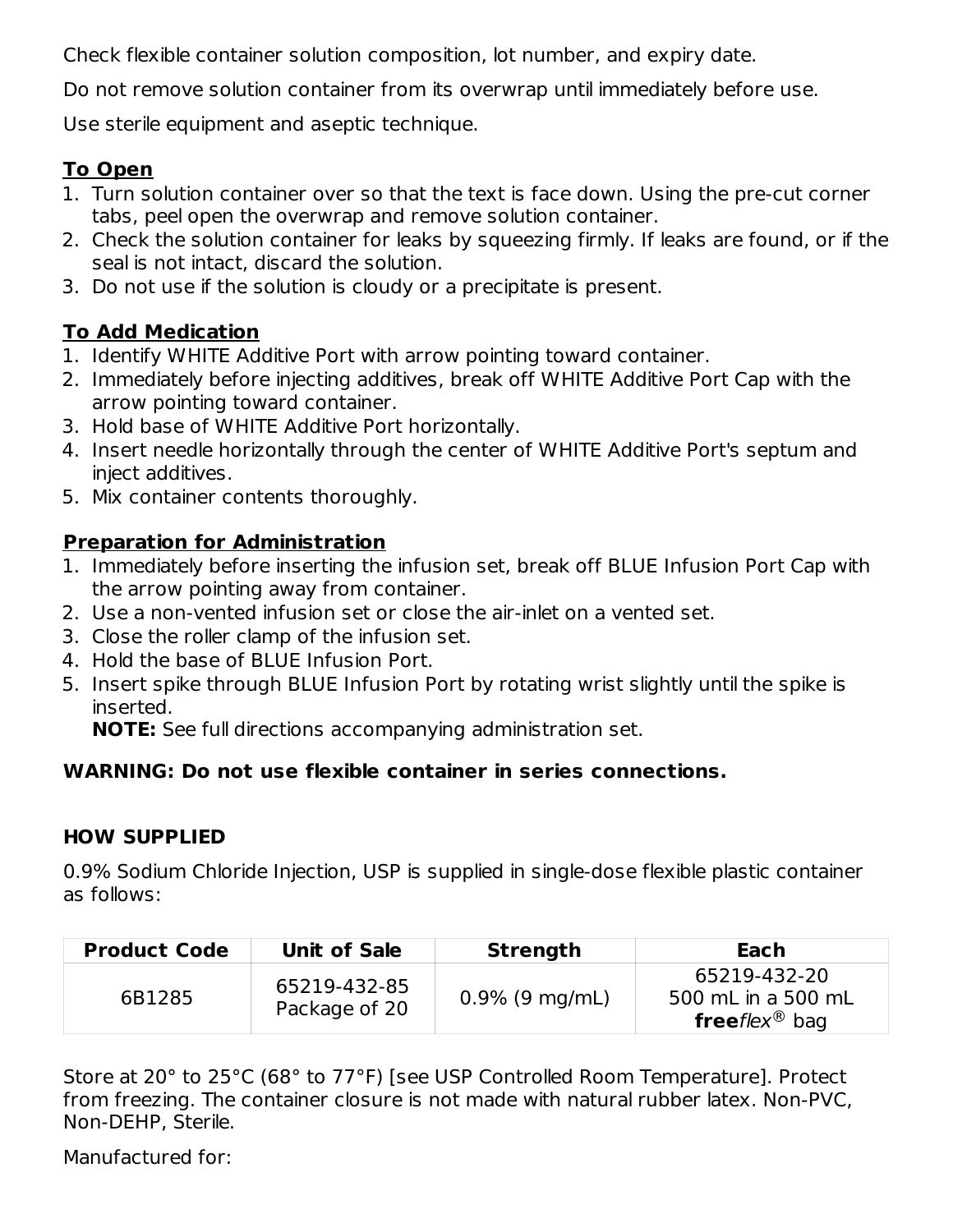# **WE FRESENIUS**

Lake Zurich, IL 60047 Made in USA www.fresenius-kabi.com/us 451696A Revised: August 2021

## **PACKAGE LABEL - PRINCIPAL DISPLAY PANEL - Sodium Chloride 500 mL Bag Label**

free  $flex^e$ 

**500 mL**

## **0.9% Sodium Chloride Injection, USP**

For intravenous use. Rx only

|             | free $flex^{\circledast}$                                                                                                                                                                                                                              | 500 mL                   |  |  |
|-------------|--------------------------------------------------------------------------------------------------------------------------------------------------------------------------------------------------------------------------------------------------------|--------------------------|--|--|
|             | 0.9% Sodium Chloride Injection, USP                                                                                                                                                                                                                    |                          |  |  |
|             | For intravenous use.                                                                                                                                                                                                                                   | Rx only                  |  |  |
| <u> 100</u> | Each 100 mL contains: Sodium Chloride 900 mg<br>in water for injection.<br>Electrolytes per 1,000 mL:                                                                                                                                                  |                          |  |  |
|             | Sodium                                                                                                                                                                                                                                                 | 154 mEg                  |  |  |
|             | Chloride<br>308 mOsmol/LITER (CALC.)                                                                                                                                                                                                                   | 154 mEg<br>pH 4.5 to 7.0 |  |  |
| 200         | Single Dose Only. Discard Unused Portion.                                                                                                                                                                                                              |                          |  |  |
|             | Additives may be incompatible. Consult with pharmacist. When<br>introducing additives, use aseptic technique, mix thoroughly<br>and do not store. Use only if solution is clear and container is<br>undamaged. Must not be used in series connections. |                          |  |  |
| 300         | <b>Usual dosage:</b> See package insert.                                                                                                                                                                                                               |                          |  |  |
|             | <b>STORE AT: 20° to 25°C (68° to 77°F) [see USP Controlled</b><br>Boom Temperaturel Protect from freezing                                                                                                                                              |                          |  |  |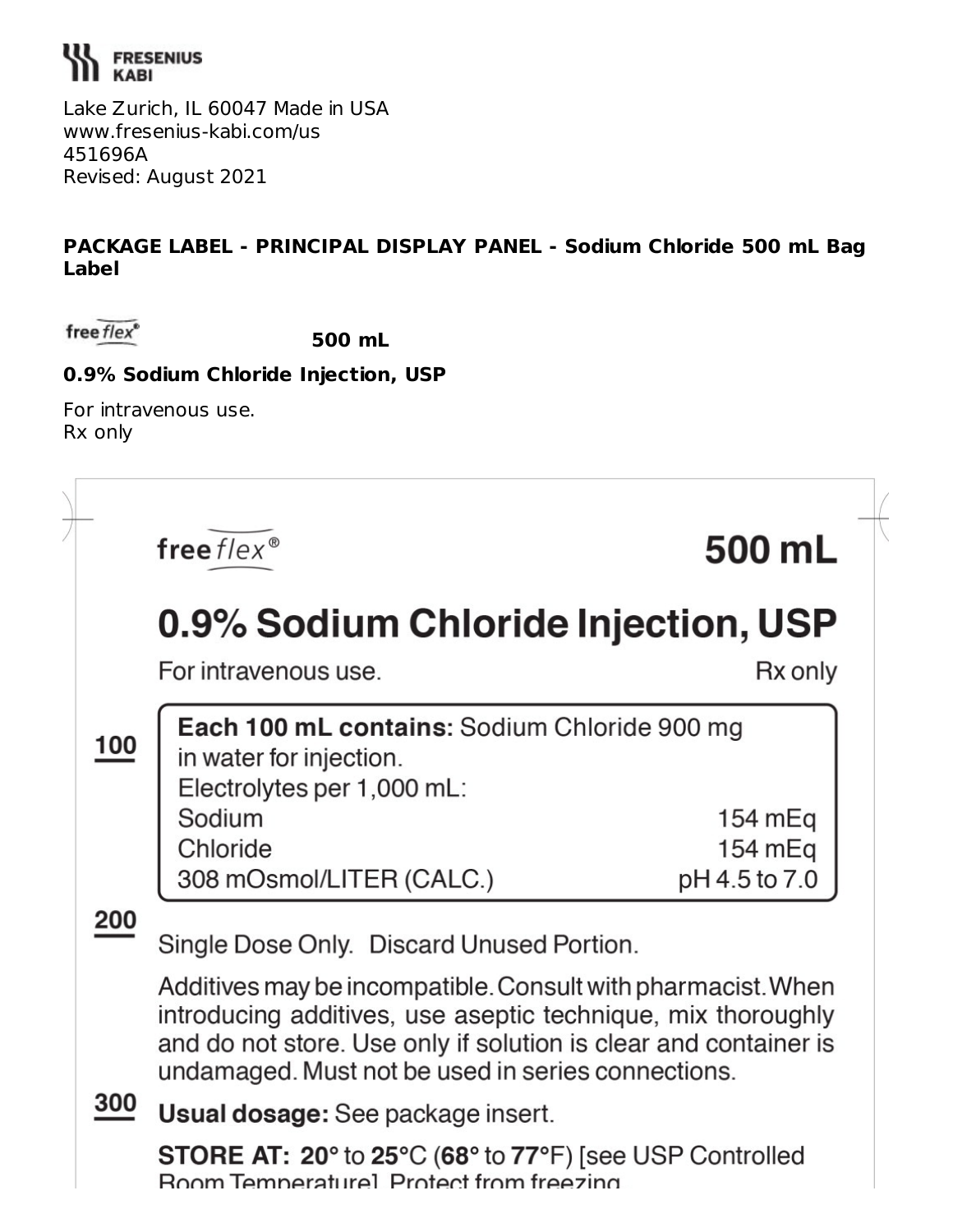

**PACKAGE LABEL - PRINCIPAL DISPLAY – 0.9% Sodium Chloride Bag Shipper Label**

**NDC 65219-432-85 6B1285**

**0.9% Sodium Chloride Injection, USP**

**500 mL x 20**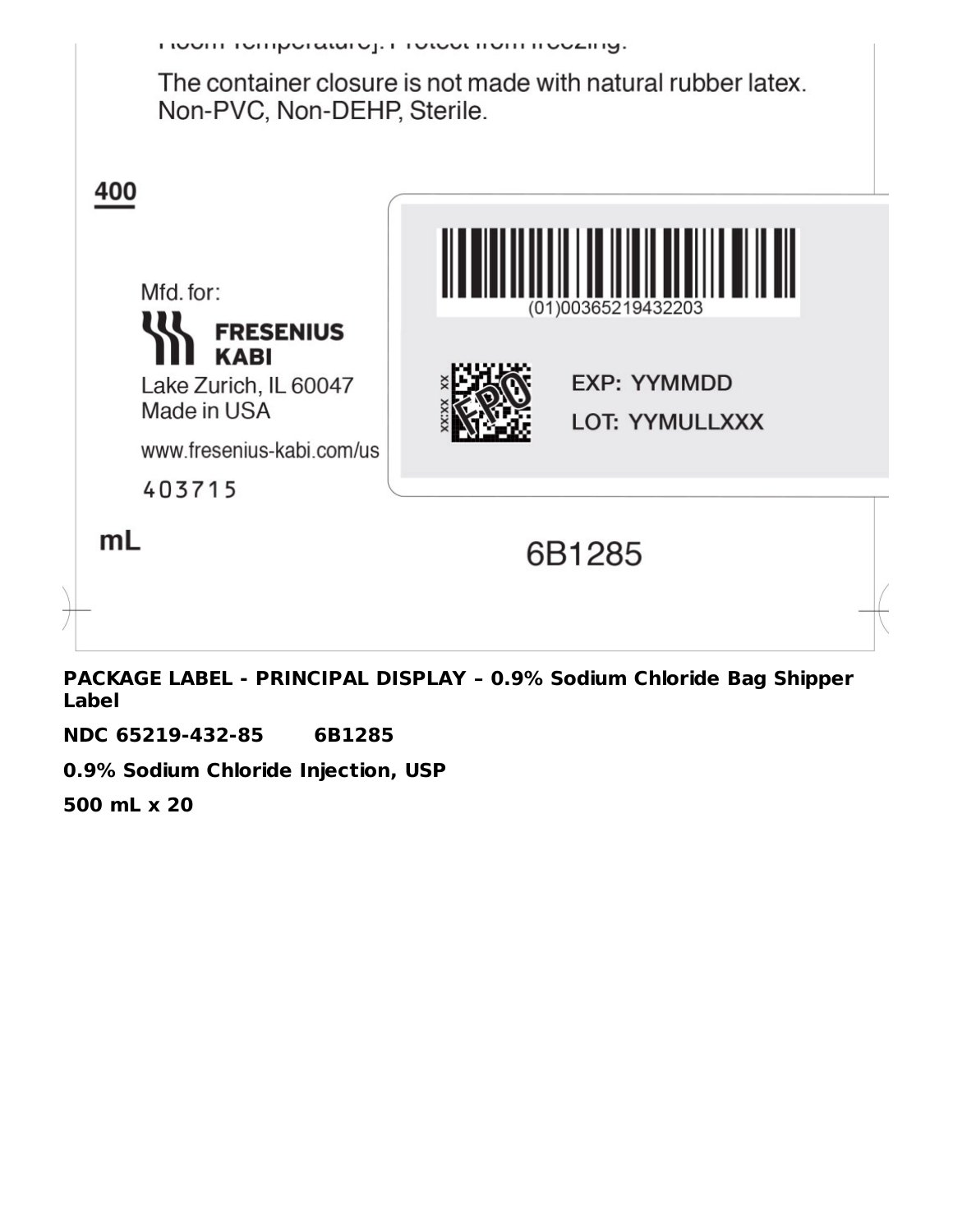

|                        | <b>SODIUM CHLORIDE</b><br>sodium chloride injection, solution                                                    |              |                            |                                       |  |                                     |                              |
|------------------------|------------------------------------------------------------------------------------------------------------------|--------------|----------------------------|---------------------------------------|--|-------------------------------------|------------------------------|
|                        |                                                                                                                  |              |                            |                                       |  |                                     |                              |
|                        | <b>Product Information</b>                                                                                       |              |                            |                                       |  |                                     |                              |
|                        | <b>Product Type</b>                                                                                              |              | HUMAN PRESCRIPTION DRUG    | <b>Item Code (Source)</b>             |  | NDC:65219-432                       |                              |
|                        | <b>Route of Administration</b>                                                                                   |              | <b>INTRAVENOUS</b>         |                                       |  |                                     |                              |
|                        |                                                                                                                  |              |                            |                                       |  |                                     |                              |
|                        | <b>Active Ingredient/Active Moiety</b>                                                                           |              |                            |                                       |  |                                     |                              |
| <b>Ingredient Name</b> |                                                                                                                  |              |                            | <b>Basis of</b><br><b>Strength</b>    |  | <b>Strength</b>                     |                              |
|                        | <b>SODIUM CHLORIDE (UNII: 451W47IQ8X) (SODIUM CATION - UNII:LYR4M0NH37,</b><br>CHLORIDE ION - UNII: Q32Z N48698) |              |                            | SODIUM<br><b>CHLORIDE</b>             |  |                                     | 9 <sub>mg</sub><br>in $1 mL$ |
|                        |                                                                                                                  |              |                            |                                       |  |                                     |                              |
|                        |                                                                                                                  |              |                            |                                       |  |                                     |                              |
|                        | <b>Packaging</b>                                                                                                 |              |                            |                                       |  |                                     |                              |
| #                      | <b>Item Code</b>                                                                                                 |              | <b>Package Description</b> | <b>Marketing Start</b><br><b>Date</b> |  | <b>Marketing End</b><br><b>Date</b> |                              |
| $\mathbf{1}$           | NDC:65219-432-<br>85                                                                                             | 20 in 1 CASE |                            | 09/19/2017                            |  |                                     |                              |
| $\mathbf{1}$           | NDC:65219-432- 500 mL in 1 BAG; Type 0: Not a Combination<br>Product<br>20                                       |              |                            |                                       |  |                                     |                              |